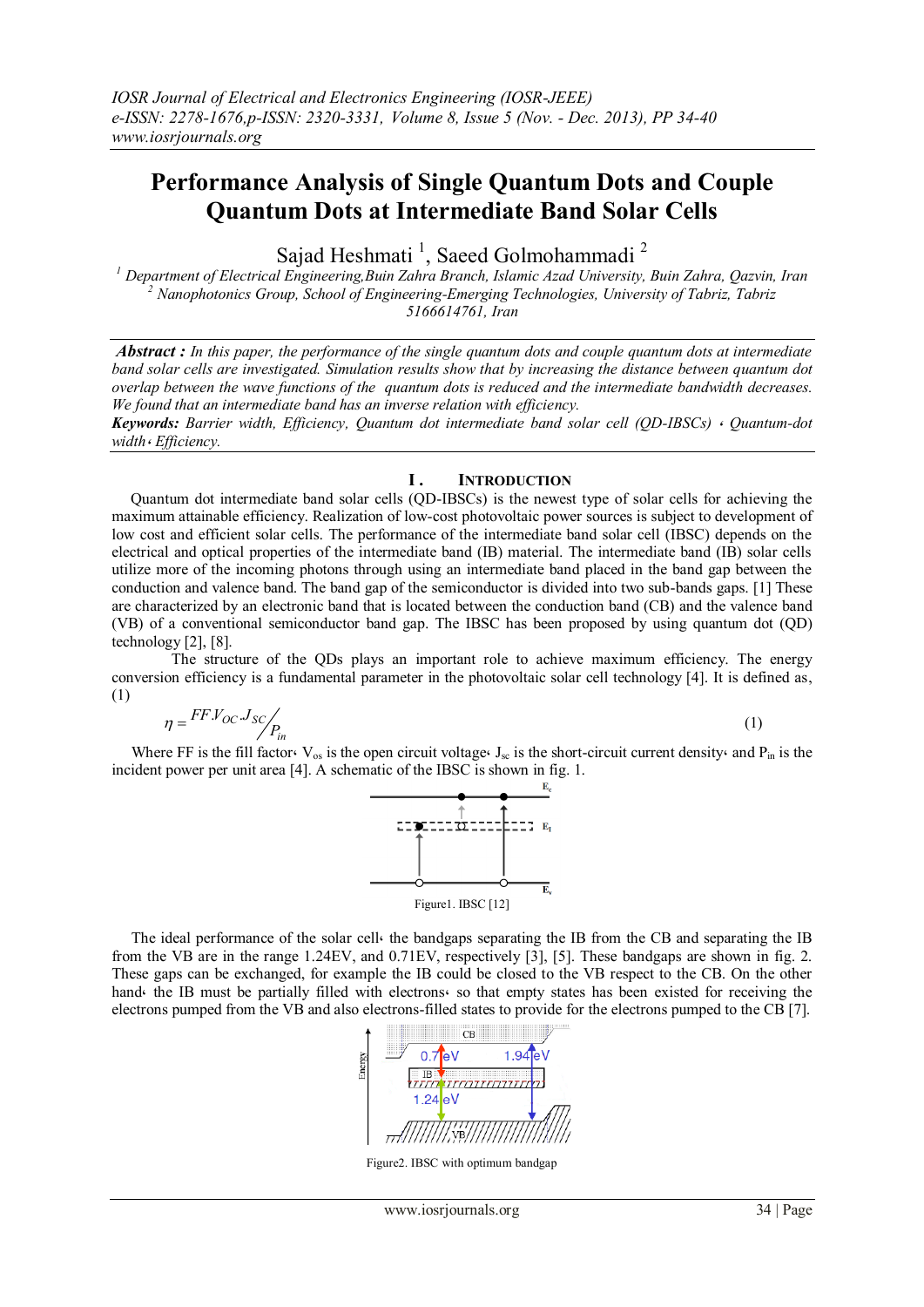A semiconductor with single bandgap only absorbs photons with energies above the bandgap threshold. Therefore، only these photons contribute in the produced photocurrent. But when there is a half-filled IB، two photons with energies below the bandgap threshold can pump an electron from the VB to the CB. A first photon with energy greater than  $E_l$  will pump an electron from the VB to the IB that has empty states for receiving the electron and a next photon with energy greater than  $E_h$  pump an electron from the IB that has electron-filled states to the CB [6]. In this method، photocurrent is greater than the current that can be produced by semiconductors with single bandgap [3], [5], [7]. In the radiative limit the IBSC shows a limit efficiency of 63.2% [3,5]  $\cdot$  significantly higher than the single gap solar cell efficiency (40.7%) and two-junction solar cell efficiency (55.4%), operated at their radiative limit. However، in this paper the relationship between various parameters of the QDs such as CB offset. QDs width and QDs barrier width for achieving the maximum efficiency is investigated. This article is in four parts. In the first part (II) of the QD-IBSCs design rules have been explained. In the second part of the analysis of single and coupled quantum dots have been studied and their relationship with IB is investigated. In the third part of the quantum dot conduction band energy using of effective mass approach is calculated and two material systems using of kronig-penny model have been investigated. The final section concludes shown.

## **II. Design Rules for QD-IBSC**

Design rules for selecting the QD-IBSC materials triad (QD/Barrier/Substrate) is defined as [3], [9], [13]

- A. The barrier material must have a bandgap  $E<sub>GB</sub>$  in the interval [1.43eV, 2.56eV].
- B. The valence band offset must be negligible.
- C. Material with direct bandgap must be used because they have a larger absorption coefficient
- D. The offset between the CB edges  $E_{CB}$  must be greater than  $0.48 \times E_{CB}$ -0.22.
- E. The mean distance between the self-assembled QDs should be such that the overlap between the intermediate band and CB and VB is prohibited.

## **III. Analysis of the Single DQ and Coupled QD and their relationship with IB**

In order to study the performance of the QD-IBSCs, two cases are investigated:

- A. When the quantum dots are located at great distances from each other and do not overlap with each other.
- B. When the QDs are closed to each other their wave functions overlap with each other to form an intermediate band [8].

The wave functions of a Single QDs and a set of coupled QDs are shown in fig. 3.



Figure3. Single and Coupled QDs

## **IV. Calculation of QD-CB energy using of effective mass approach**

 The conduction band energy of an idealized version of a three-dimensional silicon QD superlattice can be calculated using an effective mass approach [10]. Silicon QD superlattice with a regularly spaced array of equally sized cubic dots in a dielectric matrix is shown in fig. 4 [10].

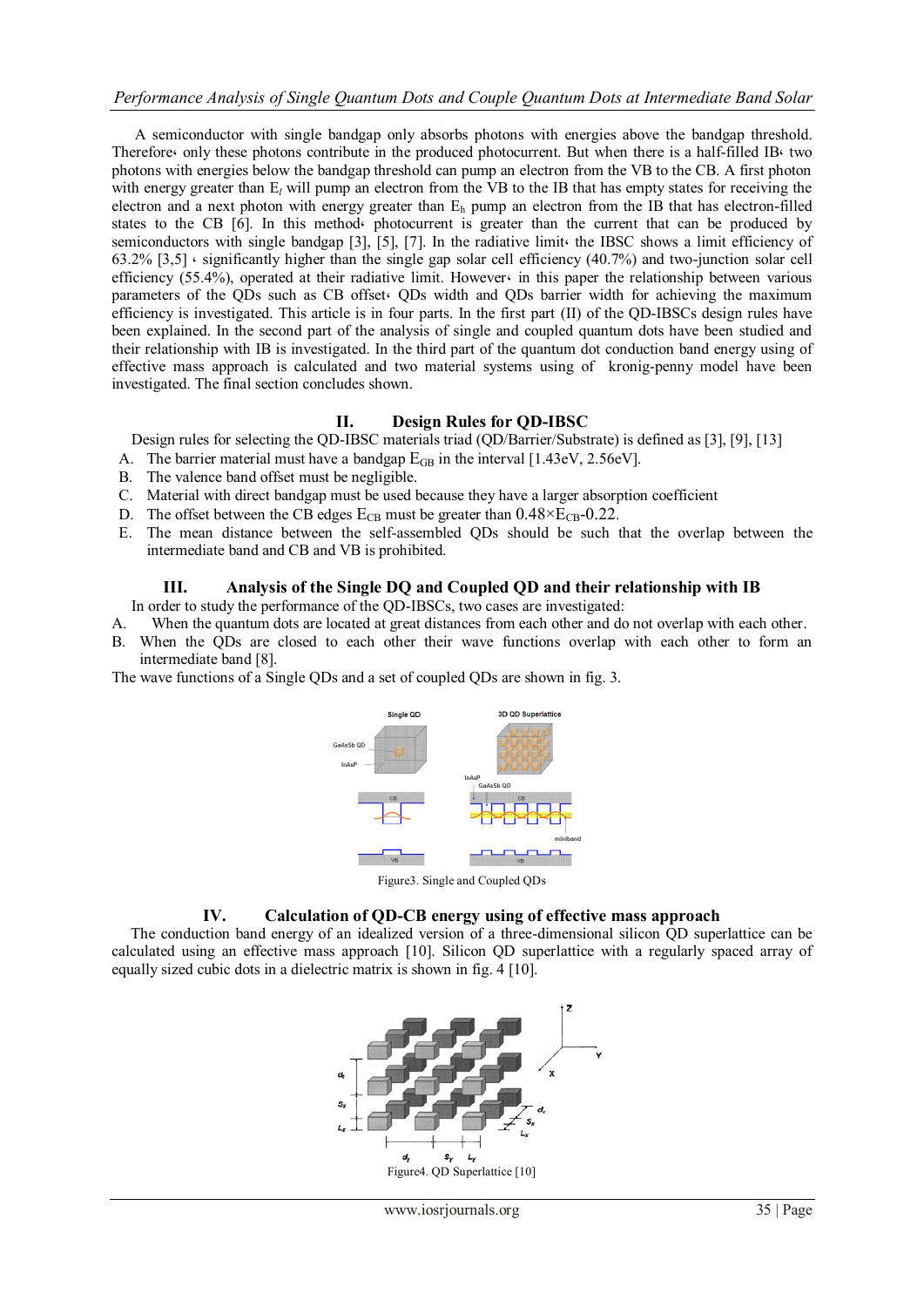In this approach the motion of a carrier in the material system is defined by the effective mass equation which is defined as,  $(2)$  [10]

$$
\frac{\hbar^2}{2}\nabla\left[\frac{1}{m^*(r)}\nabla\varphi(r)\right] + \left[E - V(r)\right]\varphi(r) = 0\tag{2}
$$

Where m<sup>\*</sup> (r) is the effective mass tansor. E is the total energy and  $\varphi(r)$  is the envelope function of the electron. V(r) is the microscopic potential seen by the electron which is considered the sum of three independent periodic functions. It is defined as, (3)

$$
V(r) = V_x(r) + V_y(r) + V_z(r)
$$
\n<sup>(3)</sup>

 Consequently, the three dimensional effective mass equation is separable for the case of isotropic effective mass and is reduced to three one-dimensional quantum well superlattice equations [11]. As a result, the solution of Eq. (2) Can be expressed in terms of solutions of the simple one-dimensional kronig-penny model [11]. In the case of the isotropic effective mass the following equations are defined as, (4)

$$
\cos(q_i d_i) = \cos(k_i^D L_i) \cos(k_i^B S_i) - \frac{1}{2}
$$
\n
$$
\left(\frac{k_i^B m_{Di}^*}{k_i^D m_{Bi}^*} + \frac{k_i^D m_{Bi}^*}{k_i^B m_{Di}^*}\right) \times \sin(k_i^D L_i) \sin(k_i^B S_i) f E_i \ge V_0
$$
\n
$$
\cos(q_i d_i) = \cos(k_i^D L_i) \cosh(k_i^B S_i) - \frac{1}{2}
$$
\n
$$
\left(\frac{k_i^B m_{Di}^*}{k_i^D m_{Bi}^*} + \frac{k_i^D m_{Bi}^*}{k_i^B m_{Di}^*}\right) \times \sin(k_i^D L_i)
$$
\n
$$
\sinh(k_i^B S_i) f 0 \times E_i \times V_0
$$
\n(5)

In, (4) and (5)  $k_i^B = \sqrt{2m_{Bi}^* |E_i - V_0|}/\hbar$ ,  $m_{Bi}^*$  is the effective mass in the dielectric matrix and  $k_i^D = \sqrt{2m_{Di}^*|E_i|}/\hbar$   $m_{Di}^*$  is the effective mass of the QD $\epsilon$   $q_i$  is the wave vector component and *i* is the coordinate direction [11]. The energy dispersion relation is then obtained from, (6)

 $E(q) = E_x(q) + E_y(q) + E_z(q)$ (6)

 By using of kronig-penny model [11,12], The following analysis for different values of the barrier width and the width of the quantum dots is investigated. In the simulations، the two material systems have been analyzed:

A. In the following analysis  $GaAs<sub>0.98</sub>Sb<sub>0.02</sub>$  as Barrier material and  $InAs<sub>0.49</sub> P<sub>0.51</sub>$  as QD material is considered. AlAs is used as a substrate. Bandgap of the barrier material is 1.48EV and bandgap of the QDs is 0.91EV. The effective mass of the barrier material is  $0.066m_0$  and effective mass of the QDs is  $0.039m_0(m_0)$  is the rest mass of the electron). In this material system there is an energy difference of  $\sim 0.57$ EV between the conduction band energy of the  $GaAs<sub>0.98</sub>Sb<sub>0.02</sub>$  and conduction band energy of the InAs<sub>0.49</sub> P<sub>0.51</sub>[9].

Diagram of the energy dispersion versus quantum dot electron wavefunction is shown in fig 5, 6, 7.



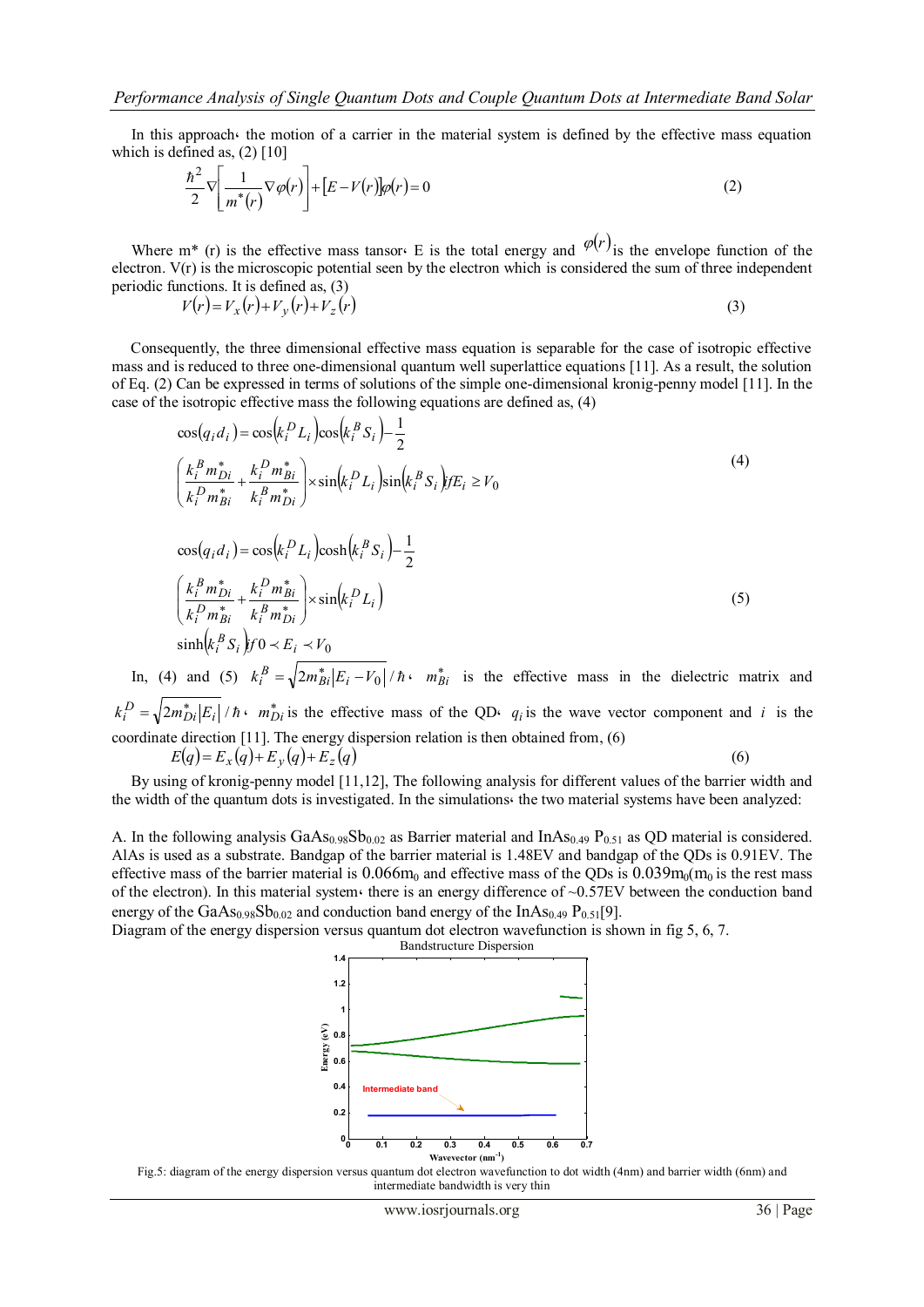

| Efficiency $(\% )$ | Intermediate<br>band<br>width(meV) | <b>Barrier</b><br>width(nm) | Quantum dot<br>width(nm) |
|--------------------|------------------------------------|-----------------------------|--------------------------|
| 54.51              |                                    |                             |                          |
| 54.42              |                                    |                             |                          |
| 54.15              | 17                                 |                             |                          |
| 53.64              | 38                                 |                             |                          |
| 52.52              | 90                                 |                             |                          |

 As shown in fig 5, QDs are located far from each other. In this structure, The first band (electron wave function) is considered as an IB. Since the QDs are widely separated, they do not overlap with other parts of the wave functions of QDs. As a result, the intermediate bandwidth is reduced. In fig 6 and 7, QDs are placed in close distance and therefore the QDs wavefunction has overlap with each other and energy band (electron wavefunctions) is wider. The result is the formation of an IB. In fig 8, Intermediate bandwidth decreases with increasing barrier width. In table 1 efficiency has an inverse relationship to intermediate bandwidth .( The calculations under air mass AM1.5G and solar intensity 1000 sun is performed)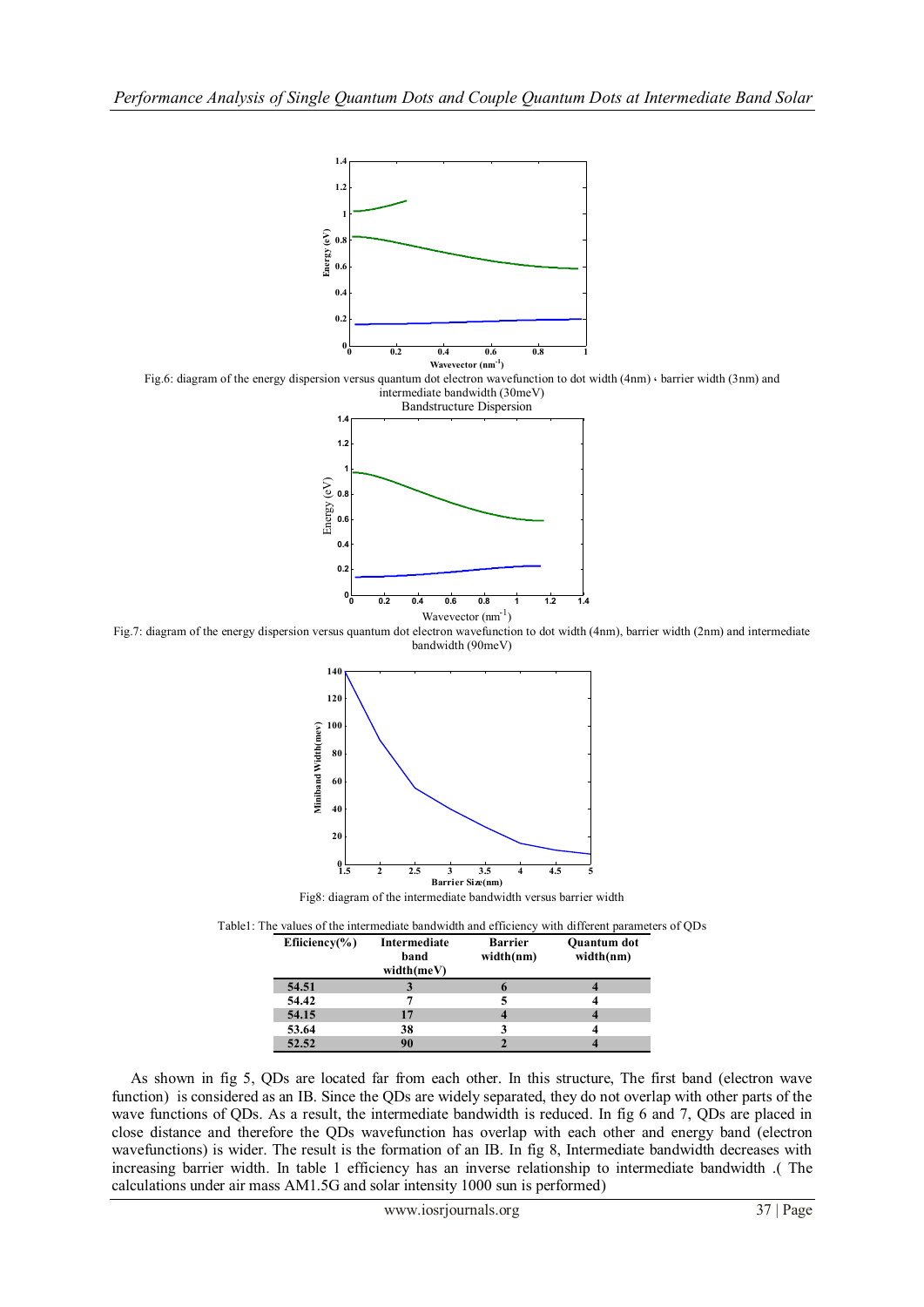B. In the following analysis  $GaAs<sub>0.98</sub>Sb<sub>0.02</sub>$  as Barrier material and  $InP<sub>0.82</sub>Sb<sub>0.18</sub>$  as QD material is considered. AlAs is used as a substrate. Bandgap of the barrier material is 1.48EV and band gap of the QDs is 0.92eV. The effective mass of the barrier material is  $0.066m_0$  and effective mass of the QDs is  $0.042m_0(m_0)$  is the rest mass of the electron). In this material system there is an energy difference of  $\sim 0.56$ EV between the conduction band energy of the GaAs<sub>0.98</sub>Sb<sub>0.02</sub> and conduction band energy of the InP<sub>0.82</sub>Sb<sub>0.18</sub>[7].

 Dispersion diagram of the band structure (energy versus wave vector) with QDs fixed width and different values of the barrier width is shown in fig 9, 10, 11.The results shown in table 2 that with increasing barrier width, Intermediate bandwidth is reduced and vice versa.



Fig 9: dot width (2nm), barrier width (4.5nm) and intermediate bandwidth (70meV)



Fig 10:dot width (2nm), barrier width (3.5nm) and intermediate bandwidth (110meV)



Fig 11: dot width (2nm), barrier width (8nm) and intermediate bandwidth (25meV)

| <b>Intermediate band</b><br>width(meV) | Barrier width(nm) | Quantum dot<br>width(nm) |
|----------------------------------------|-------------------|--------------------------|
| 110                                    | 3.5               |                          |
| 90                                     |                   |                          |
| 70                                     | 4.5               |                          |
| 55                                     |                   |                          |
| 30                                     |                   |                          |
| 25                                     |                   |                          |

 In Table 2, the values of the intermediate bandwidth with a width of 2 nm QDs has been investigated and in table 3, the values of the intermediate bandwidth with a width of 3 nm QDs has been investigated. Dispersion diagram of the band structure (energy versus wavevector) is shown in fig 12, 13,14. In Tables 1, 2, 3, different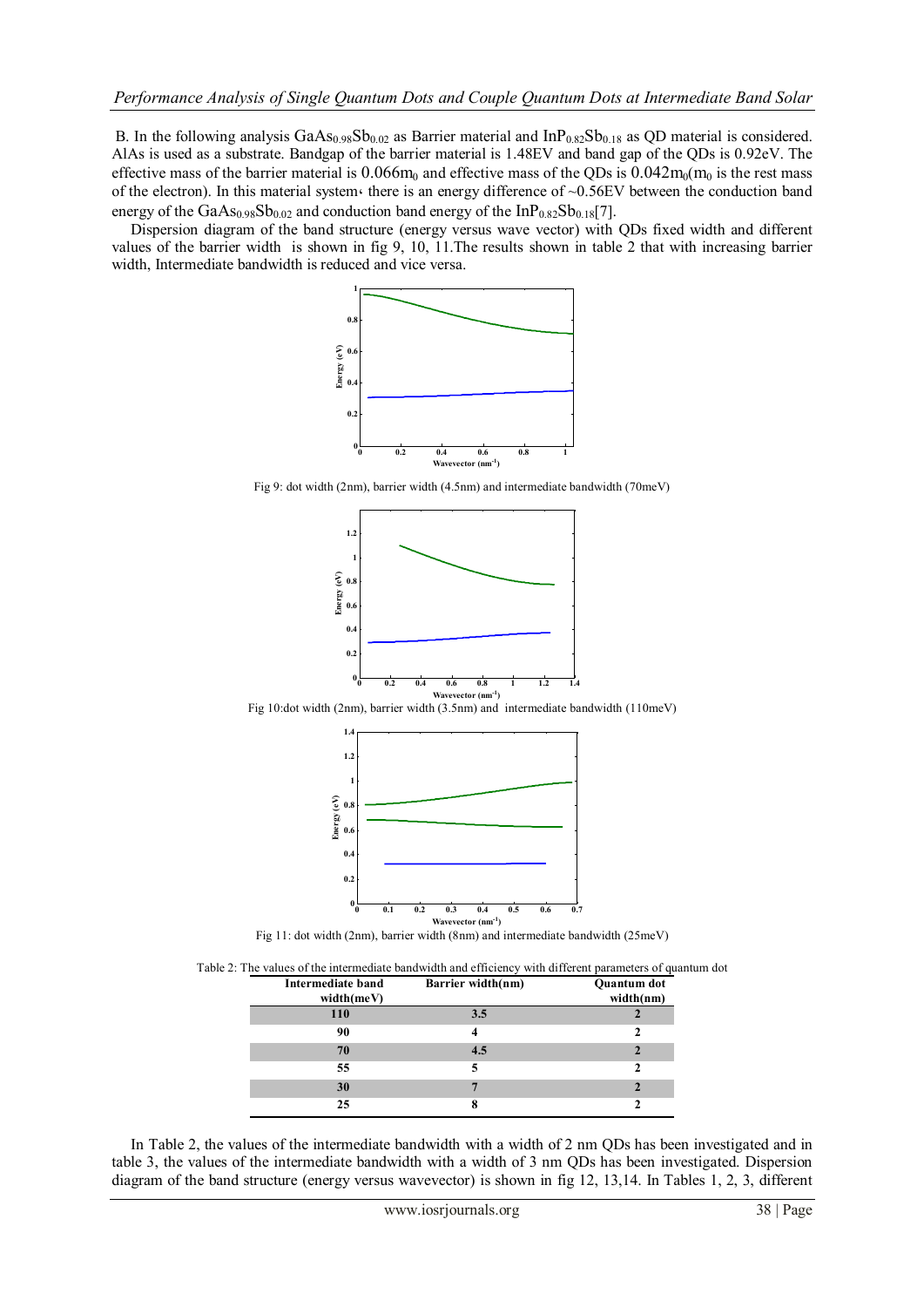amounts of intermediate bandwidth with the constant quantum dots and different values of the barrier width is calculated. The results in the tables show that intermediate bandwidth decreases with increasing barrier width and vice versa and also in Table 3 is shown that efficiency decreases with increasing the width of the middle band and also efficiency by reducing the width of the middle band increases(The calculations under air mass AM1.5G and solar intensity 1000 sun is performed).



Fig 14: dot width (3nm), barrier width (4.5nm) and intermediate bandwidth (20meV)

| Efficiency $(\% )$ | Intermediate<br>band<br>width(meV) | <b>Barrier</b><br>width(nm) | <b>Ouantum</b> dot<br>width(nm) |
|--------------------|------------------------------------|-----------------------------|---------------------------------|
| 51.18              | 93                                 | 2.5                         | 3                               |
| 51.66              | 63                                 | 3                           | 3                               |
| 52.10              | 43                                 | 3.5                         | 3                               |
| 52.28              | 29                                 | $\overline{\mathbf{4}}$     | 3                               |
| 52.41              | 20                                 | 4.5                         | 3                               |

Table 3: The values of the intermediate bandwidth and efficiency with different parameters of quantum dot